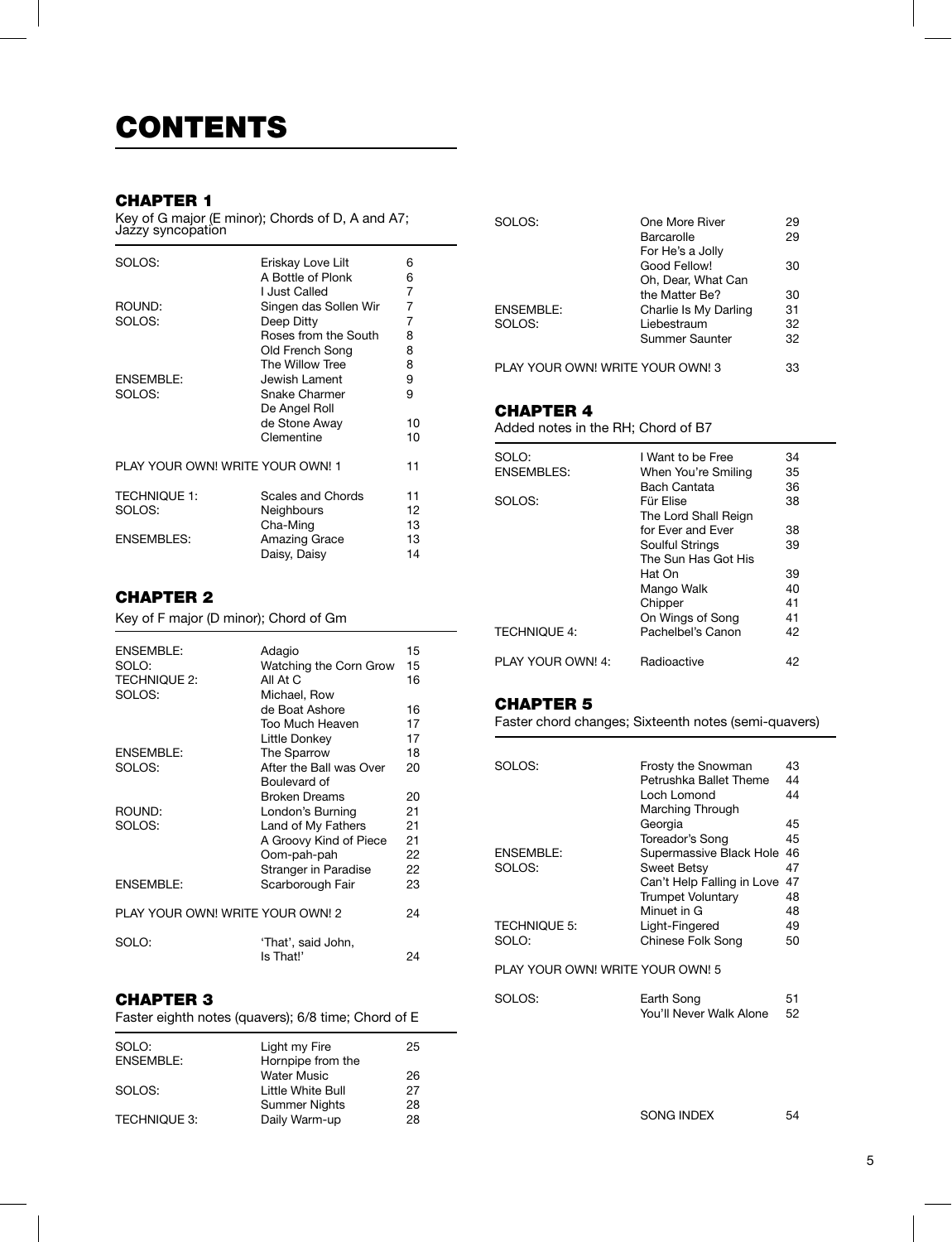# TECHNIQUE 4 | Pachelbel's Canon

A study in chords for both hands<br>

The music of the 17th century German organist Johann Pachelbel was very popular during his lifetime. *Innan organist Joniann Pachelbel wa*<br>This is his most famous piece. r<br>Technikal parameter in dia kalendarya<br>Technikal parameter in dia kalendarya Pachelbel wa



**PLAY YOUR OWN! 4 | Radioactive** 

m<br>Player 1 performs the pieces as written. Player 2 improvises, using a Marimba voice, and playing particularly during the rests. Suggested notes: D, G, A, and the C above, fingered 1, 2, 3, and 5. They then swap tasks.